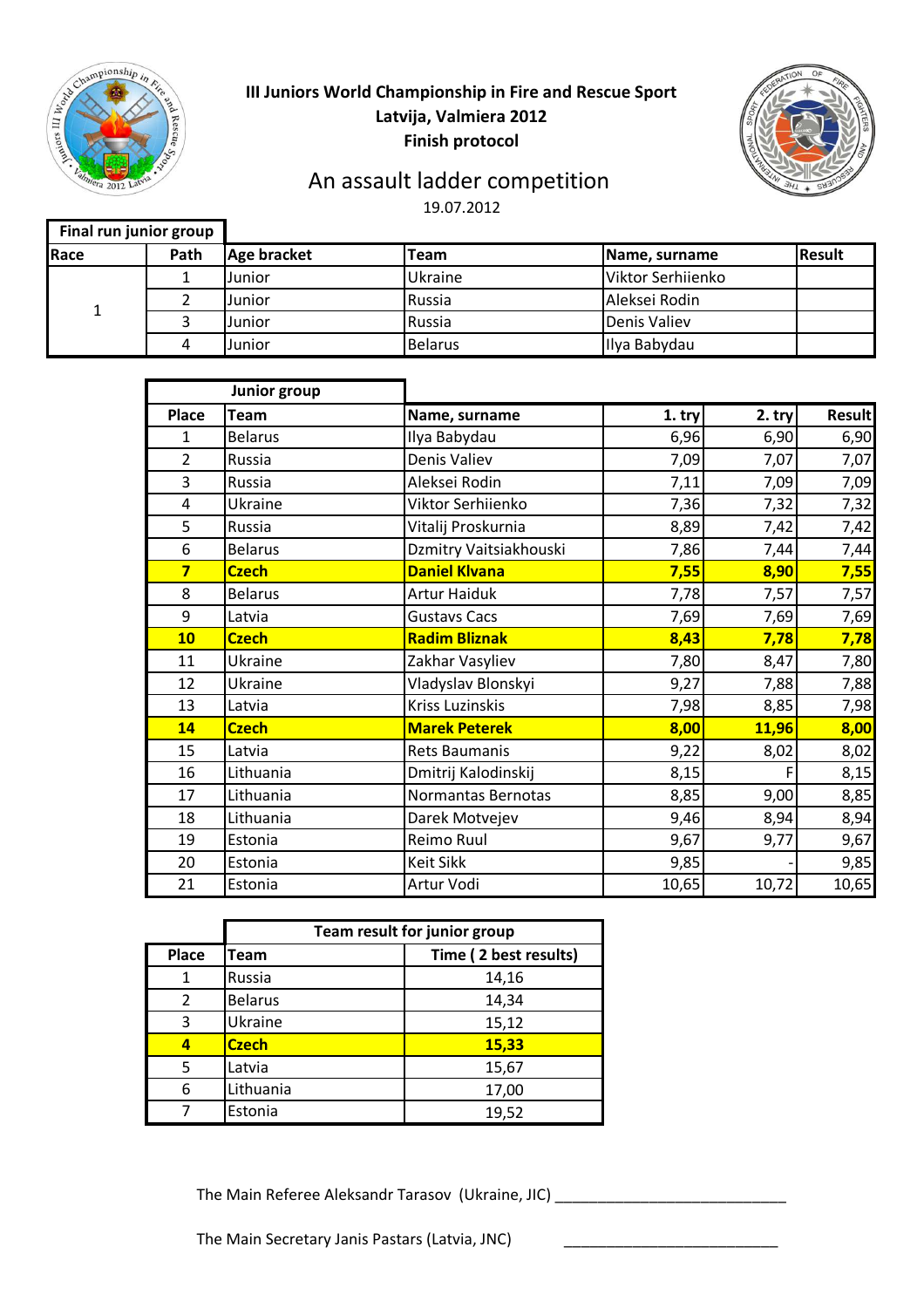

### **III Juniors World Championship in Fire and Rescue Sport Latvija, Valmiera 2012 Finish protocol**



# An assault ladder competition

19.07.2012

| Final run midle grup |      |             |                |                      |               |
|----------------------|------|-------------|----------------|----------------------|---------------|
| Race                 | Path | Age bracket | Team           | Name, surname        | <b>Result</b> |
|                      |      | Midle       | Russia         | Artur Abdukhalikov   |               |
|                      |      | Midle       | <b>Belarus</b> | Uladislau Filipovich |               |
|                      |      | Midle       | Russia         | Konstantin Shvetcov  |               |
|                      |      | Midle       | Russia         | Albert Fakheretdinov |               |

|                | Midle grup     |                             |        |          |               |
|----------------|----------------|-----------------------------|--------|----------|---------------|
| <b>Place</b>   | <b>Team</b>    | Name, surname               | 1. try | $2.$ try | <b>Result</b> |
| $\mathbf{1}$   | Russia         | Konstantin Shvetcov         | 7,61   | 7,17     | 7,17          |
| $\overline{2}$ | Russia         | Albert Fakheretdinov        | 7,53   | 7,19     | 7,19          |
| 3              | Russia         | Artur Abdukhalikov          | 7,34   | 8,43     | 7,34          |
| 4              | <b>Belarus</b> | Uladislau Filipovich        | 10,85  | 7,71     | 7,71          |
| 5              | Ukraine        | Vladyslav Demydchenko       | 7,80   | 7,73     | 7,73          |
| 6              | Ukraine        | Mylnikov Oleksandr          | 7,82   | 9,40     | 7,82          |
| $\overline{7}$ | <b>Belarus</b> | Yahor Misiuchenka           | F      | 8,11     | 8,11          |
| 8              | Lithuania      | Zygimantas Jurevicius       | 8,68   | 8,36     | 8,36          |
| 9              | Latvia         | <b>Roberts Slavinskis</b>   | 13,02  | 8,51     | 8,51          |
| 10             | Ukraine        | Vladyslav Stytsiuk          | 8,67   | 9,97     | 8,67          |
| 11             | <b>Czech</b>   | <b>Jan Gasek</b>            | 8,67   | 8,67     | 8,67          |
| 12             | Estonia        | Siimut Kaarel               | 11,31  | 8,68     | 8,68          |
| 13             | Lithuania      | Dovydas Kazlauskas          | 8,82   | 8,77     | 8,77          |
| 14             | <b>Belarus</b> | <b>Uladzimir Daderkin</b>   | 9,02   | 8,78     | 8,78          |
| 15             | <b>Czech</b>   | <b>Tomas Gross</b>          | 9,02   | 8,81     | 8,81          |
| 16             | Lithuania      | Mindaugas Lukenskas         | 10,78  | 8,97     | 8,97          |
| 17             | Estonia        | Gertin Pakkonen             | 9,76   | 11,42    | 9,76          |
| 18             | Latvia         | <b>Martins Sokolovskis</b>  | 10,60  | 9,89     | 9,89          |
| 19             | Estonia        | Risto Kahre                 | 10,78  | 9,93     | 9,93          |
| 20             | <b>Czech</b>   | <b>Frantisek Viktora</b>    | 10,25  | 10,94    | 10,25         |
| 21             | Latvia         | <b>Aleksandrs Milnikovs</b> | 10,72  | 10,48    | 10,48         |

|              | Team result for midle grup |                       |  |
|--------------|----------------------------|-----------------------|--|
| <b>Place</b> | Team                       | Time (2 best results) |  |
|              | Russia                     | 14,36                 |  |
|              | Ukraine                    | 15,55                 |  |
| 3            | <b>Belarus</b>             | 15,82                 |  |
| 4            | Lithuania                  | 17,13                 |  |
| 5            | <b>Czech</b>               | 17,48                 |  |
| 6            | Latvia                     | 18,40                 |  |
|              | Estonia                    | 18,44                 |  |

The Main Referee Aleksandr Tarasov (Ukraine, JIC) \_\_\_\_\_\_\_\_\_\_\_\_\_\_\_\_\_\_\_\_\_\_\_\_\_\_\_\_\_\_

The Main Secretary Janis Pastars (Latvia, JNC)